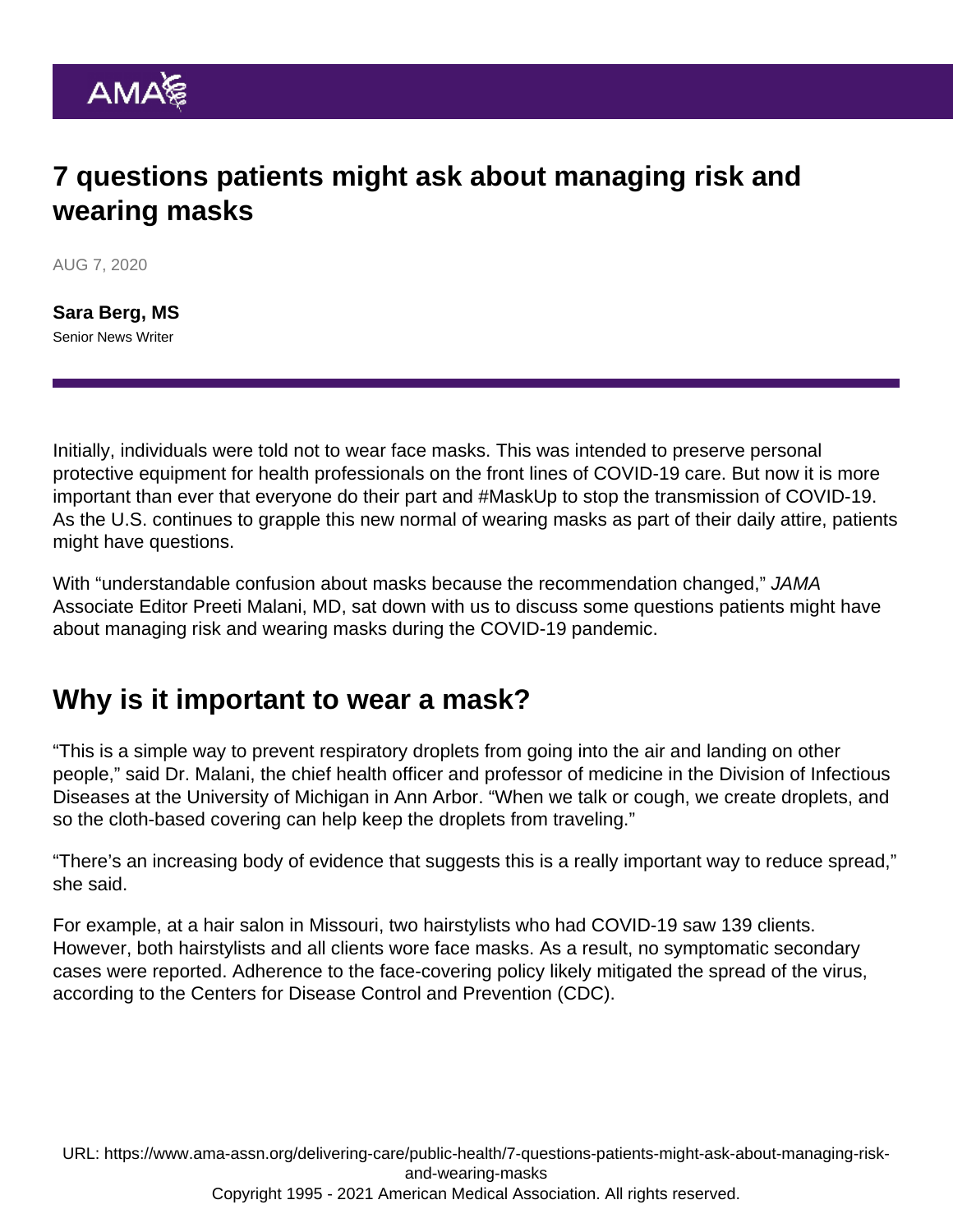"Anytime you're out and about that you're not in your own backyard or by yourself walking, you could end up in a situation where you're really close to people," said Dr. Malani. "Even outdoors, it's helpful and what I suggest is just carrying the mask with you."

Additionally, "it's a respectful, empathetic, kind gesture that says, 'I care about everyone around me and about the health system not being overwhelmed and I believe in science and evidence,'" she said.

CDC Director Robert R. Redfield, MD, explained the [protective value of face masks](https://edhub.ama-assn.org/jn-learning/audio-player/18526056) during a recent episode of "Conversations With Dr. Bauchner."

#### How often can I use the same mask?

Patients might be unsure of how often they can use the same mask. But "if the mask is visibly soiled," it is a sign that it is time to get a new one, said Dr. Malani.

However, "it's OK to wear the mask for a day or two, depending on how much you're out and about," she said. "If you've been out in the heat walking around, it'll probably be time to remove it and wash it, so having a few masks on hand makes sense."

The CDC offers advice on using [cloth face coverings to help slow the spread of COVID-19](https://www.cdc.gov/coronavirus/2019-ncov/prevent-getting-sick/diy-cloth-face-coverings.html), as well as how to make and wash masks.

### Who should not wear a mask?

"For little kids two and under, there would be a safety issue, and kids up to age five would have a hard time wearing a mask," said Dr. Malani, adding that this also includes "anyone who is otherwise unable to remove the cloth face covering without assistance."

For example, "the frail elderly would also be a population where you wouldn't want to necessarily put a face covering on them," she said. "It's a case by case basis."

## When visiting family, do I need to wear a mask?

Many people have been connecting with their family through FaceTime, Zoom or other platforms. However, if a person can visit their family, it raises the question of if a mask is needed.

URL: [https://www.ama-assn.org/delivering-care/public-health/7-questions-patients-might-ask-about-managing-risk](https://www.ama-assn.org/delivering-care/public-health/7-questions-patients-might-ask-about-managing-risk-and-wearing-masks)[and-wearing-masks](https://www.ama-assn.org/delivering-care/public-health/7-questions-patients-might-ask-about-managing-risk-and-wearing-masks) Copyright 1995 - 2021 American Medical Association. All rights reserved.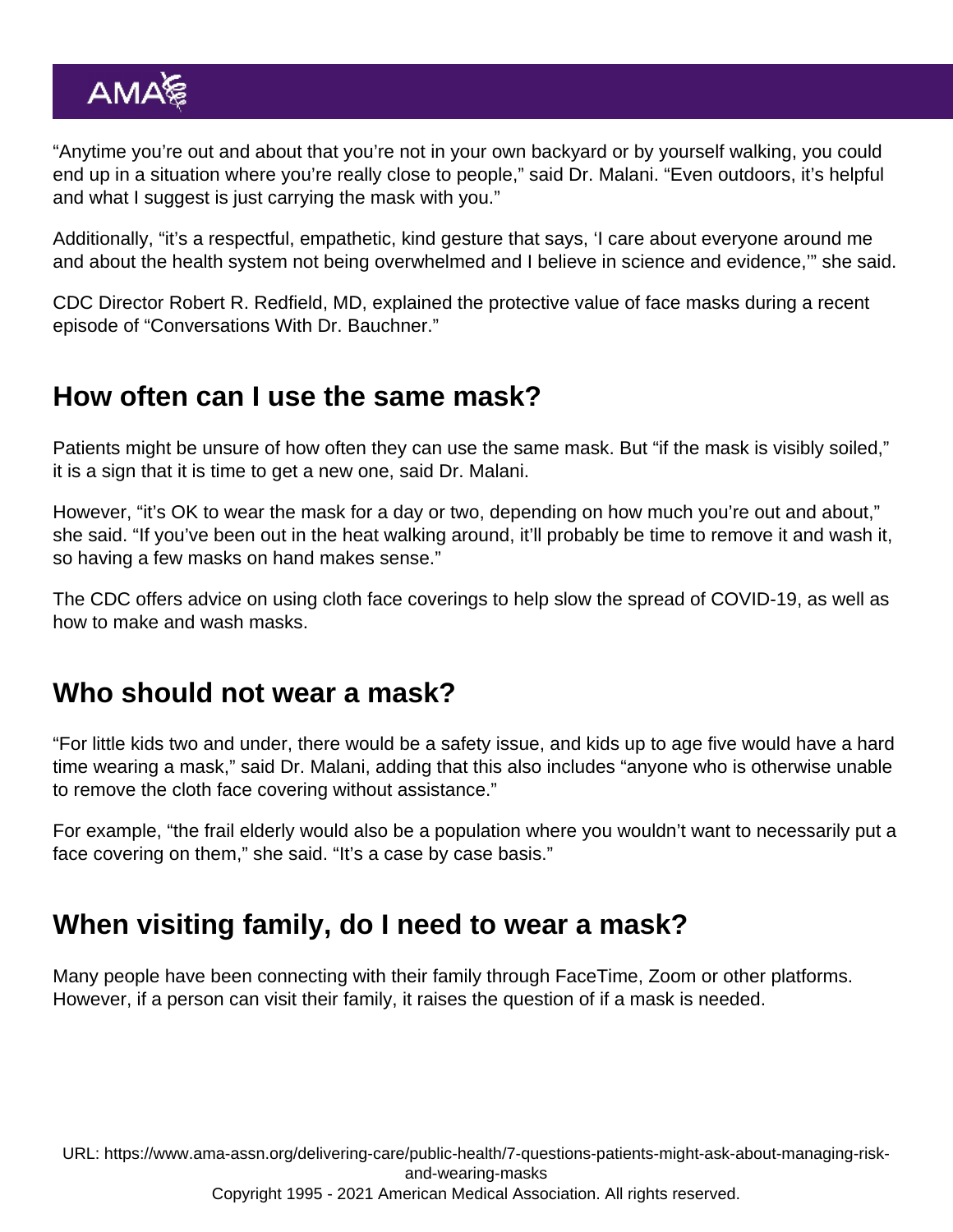"It depends on the situation, but it is probably a good idea if you are visiting family—particularly those with high risk—to wear a mask," said Dr. Malani. "It's better to be safe."

## Are gyms safe to visit?

"Gyms are difficult to make completely safe," said Dr. Malani, adding that while they are opening in some states, they remain closed in most.

"It's really difficult to distance everyone enough there and also to prevent droplet formation because in some of the vigorous exercise that happens in a gym, you can't safely wear a mask," she said. "For people that have high risk, I would continue to advise that individuals exercise at home or outdoors and wait on the gym."

While "a lot of people can't wait to get back," it is vital that everyone "pays attention to the preparation that's been done in the gym," said Dr. Malani. "Have they moved the equipment to where it's far away? Are there barriers? Are people wearing masks? Is there adequate hand hygiene?"

Additionally, "it really has to be in a setting where there's not a lot of community spread," she said.

### Is it safe for my child to play outside with a friend?

"Children need to be with other children," said Dr. Malani. "My advice is to allow your child to play outside with other children—preferably just one child at a time."

It is also important that parents make sure to "ask about the child's exposure and the family's practices," she said. "It's important for their well-being to have connection with other kids, but it's also important to make sure that the other families are following guidelines very carefully."

The children should also "be instructed to wash their hands and to not get too close to each other as much as they can avoid it," said Dr. Malani.

## Can I have an outdoor gathering?

People are vying for time with their families and friends. When asked about outdoor gatherings, Dr. Malani recommends that people "limit the size and make sure people can truly physically distance."

URL: [https://www.ama-assn.org/delivering-care/public-health/7-questions-patients-might-ask-about-managing-risk](https://www.ama-assn.org/delivering-care/public-health/7-questions-patients-might-ask-about-managing-risk-and-wearing-masks)[and-wearing-masks](https://www.ama-assn.org/delivering-care/public-health/7-questions-patients-might-ask-about-managing-risk-and-wearing-masks) Copyright 1995 - 2021 American Medical Association. All rights reserved.